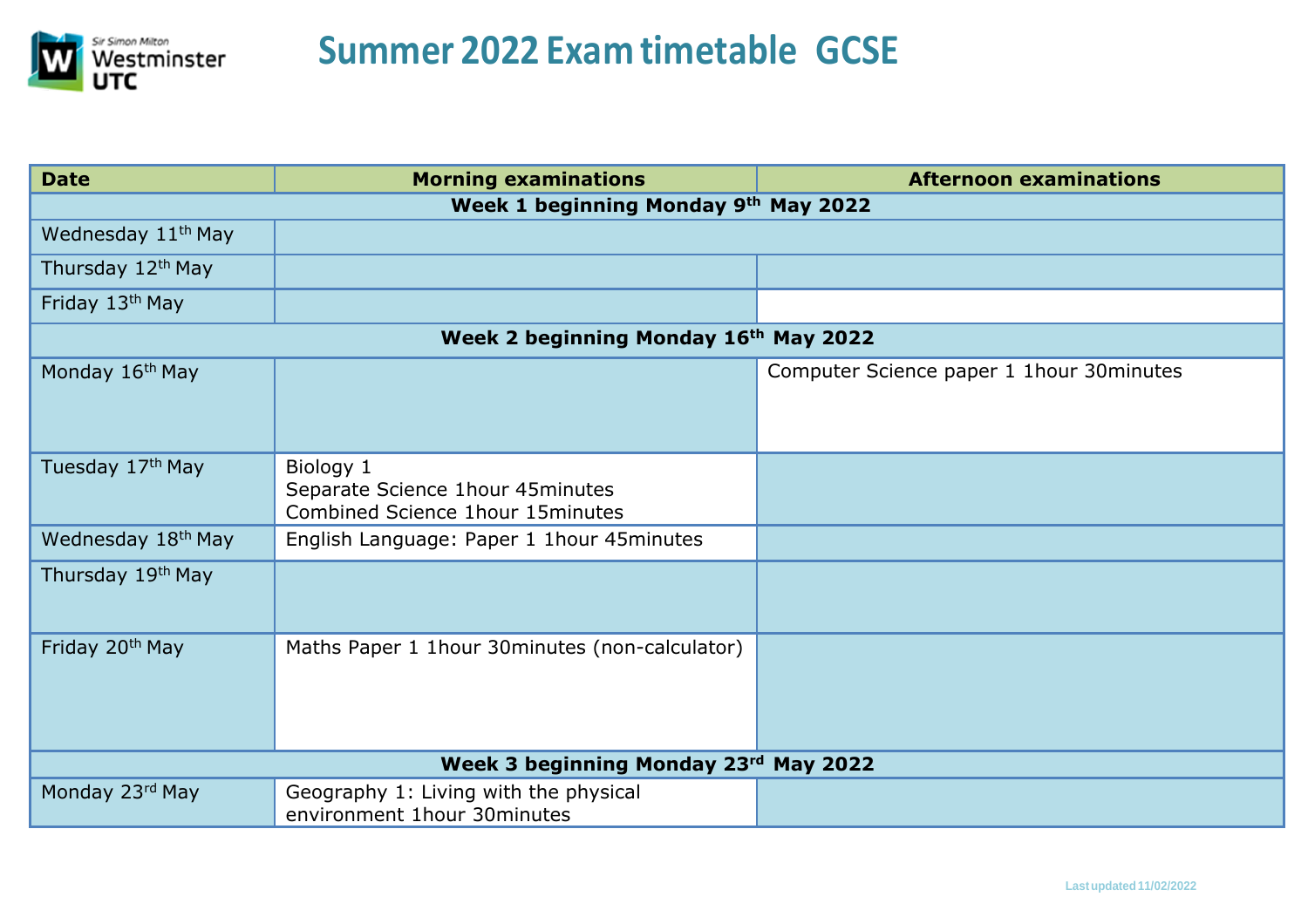

| <b>Date</b>                                                                 | <b>Morning examinations</b>                                                                                            | <b>Afternoon examinations</b>                                                              |  |  |
|-----------------------------------------------------------------------------|------------------------------------------------------------------------------------------------------------------------|--------------------------------------------------------------------------------------------|--|--|
| Tuesday 24 <sup>th</sup> May                                                |                                                                                                                        |                                                                                            |  |  |
| Wednesday 25 <sup>th</sup> May                                              | English Literature: $19th$ Century and Poetry = A<br>Christmas Carol and Power and Conflict Poetry<br>1hour 40 minutes | Enterprise and Marketing 1hour 30minutes                                                   |  |  |
| Thursday 26 <sup>th</sup> May                                               | Spanish Listening and Reading<br>Foundation: 35 and 45 minutes<br>Higher: 45 minutes and 1hour                         |                                                                                            |  |  |
| Friday 27th May                                                             | Chemistry 1<br>Separate Science 1hour 45minutes<br>Combined Science 1hour 15 minutes                                   | Computer Science Computational thinking,<br>algorithms, and programming<br>1hour 30minutes |  |  |
| Week 4 - No Exams Half term Monday 30th May 2022 to 3rd<br><b>June 2022</b> |                                                                                                                        |                                                                                            |  |  |
| Week 5 beginning Monday 6th June 2022                                       |                                                                                                                        |                                                                                            |  |  |
| Monday 6 <sup>th</sup> June                                                 |                                                                                                                        |                                                                                            |  |  |
| Tuesday 7 <sup>th</sup> June                                                | Maths Paper 2 (calculator) 1hour 30 minutes                                                                            | Geography 2: Challenges in the Human Environment<br>1hour 15minutes                        |  |  |
| Wednesday 8 <sup>th</sup> June                                              | English Literature: Shakespeare<br>and Unseen Poetry = Romeo and<br>Juliet and Unseen Poetry<br>1hour 45minutes        |                                                                                            |  |  |
| Thursday 9 <sup>th</sup> June                                               |                                                                                                                        | Physics 1<br>Separate Science 1hour 45minutes<br>Combined Science 1hour 15 minutes         |  |  |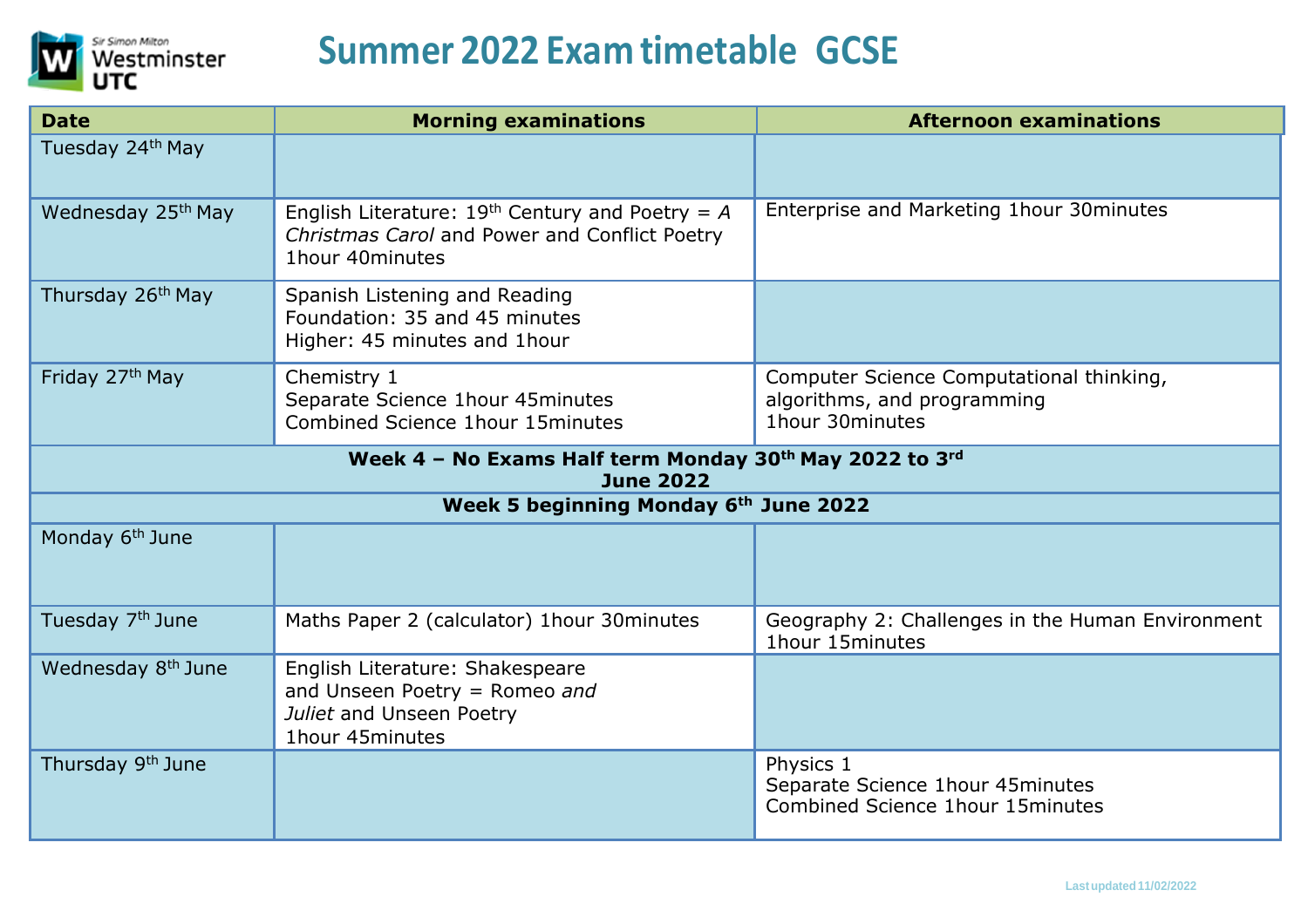

| <b>Date</b>                            | <b>Morning examinations</b>                                                         | <b>Afternoon examinations</b> |  |  |
|----------------------------------------|-------------------------------------------------------------------------------------|-------------------------------|--|--|
| Friday 10 <sup>th</sup> June           | English Language: Paper 2 1hour 45minutes                                           |                               |  |  |
| Week 6 beginning Monday 13th June 2022 |                                                                                     |                               |  |  |
| Monday 13th June                       | Maths Paper 3 1hour 30minutes (calculator)                                          |                               |  |  |
| Tuesday 14th June                      | Geography 3 : Geographical<br>Applications 1hour                                    |                               |  |  |
| Wednesday 15 <sup>th</sup> June        | Biology 2<br>Separate Science 1hour 45minutes<br>Combined Science 1hour 15 minutes  |                               |  |  |
| Thursday 16 <sup>th</sup> June         |                                                                                     |                               |  |  |
| Friday 17th June                       | Spanish Writing<br>Foundation: 1hour 15minutes<br>Higher: 1hour 20minutes           |                               |  |  |
| Week 7 beginning Monday 20th June 2022 |                                                                                     |                               |  |  |
| Monday 20 <sup>th</sup> June           | Chemistry 2<br>Separate Science 1hour 45minutes Combined<br>Science 1hour 15minutes |                               |  |  |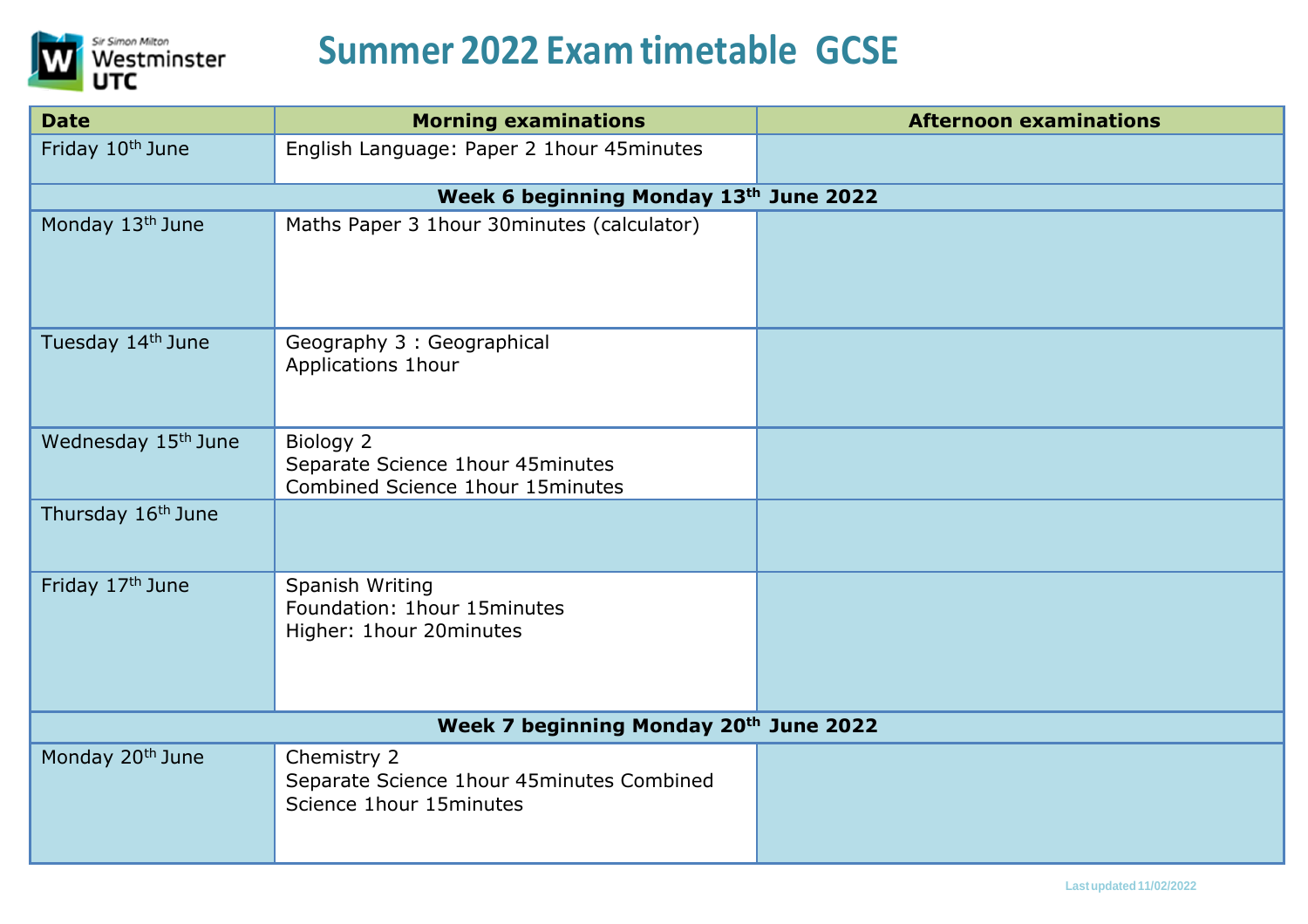

| <b>Date</b>                            | <b>Morning examinations</b>                                                        | <b>Afternoon examinations</b> |  |  |
|----------------------------------------|------------------------------------------------------------------------------------|-------------------------------|--|--|
| Tuesday 21st June                      |                                                                                    |                               |  |  |
| Wednesday 22 <sup>nd</sup> June        | <b>Engineering 2hours</b>                                                          |                               |  |  |
| Thursday 23rd June                     | Physics 2<br>Separate Science 1hour 45minutes<br>Combined Science 1hour 15 minutes |                               |  |  |
| Friday 24th June                       |                                                                                    |                               |  |  |
| Week 8 beginning Monday 27th June 2022 |                                                                                    |                               |  |  |
| Monday 27th June                       |                                                                                    |                               |  |  |